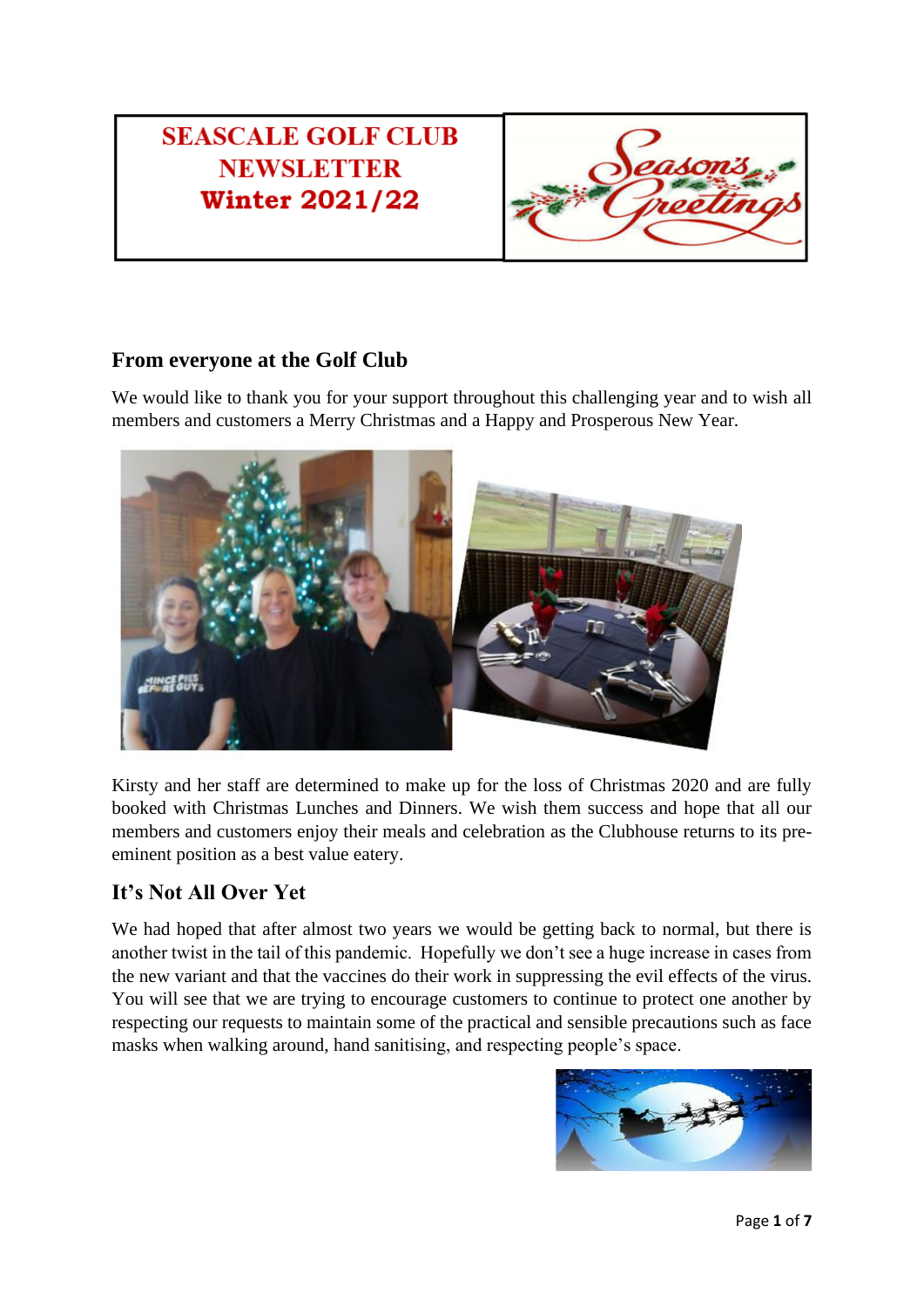#### **On Course**

This last year has proved how much the course is at risk from climate extremes and pesky beasties in the soil. Coming out of lockdown and winter the greens looked good, but we were fooled into thinking all we needed was for the grass to grow and the greens to be cut a few times for everyone to be happy. But leatherjackets and drought struck us a severe blow. Considerable effort was required by the greens staff, and significant financial input to bring our greens back. And how they came back! We owe a debt of gratitude to our young lads and Adam for shear commitment to the job. Thank you. With the focus (and most of the water) going on greens our next issue was tees, and here Adam's efforts with seeding and nurture looks to have retrieved the situation. And the seeding on the fairways also seems to be bearing fruit. But 2021 wasn't quite finished with us as October's torrential rain caused our most serious flooding episode since 2012 and we had to close the course for three days. Thankfully no serious damage was done, and we were quickly back in action. There is no quick and legal solution to the leatherjacket problem – we are already on with recommended treatments so it's a case of – fingers crossed on that – but with luck we may have a solution to the water shortages if we can achieve a productive borehole.



Adam overseeding the  $7<sup>th</sup>$  Tee with 'new' multi-tasking tractor.





Exceptional rainfall closes course – no significant lasting damage – view at 9/10th.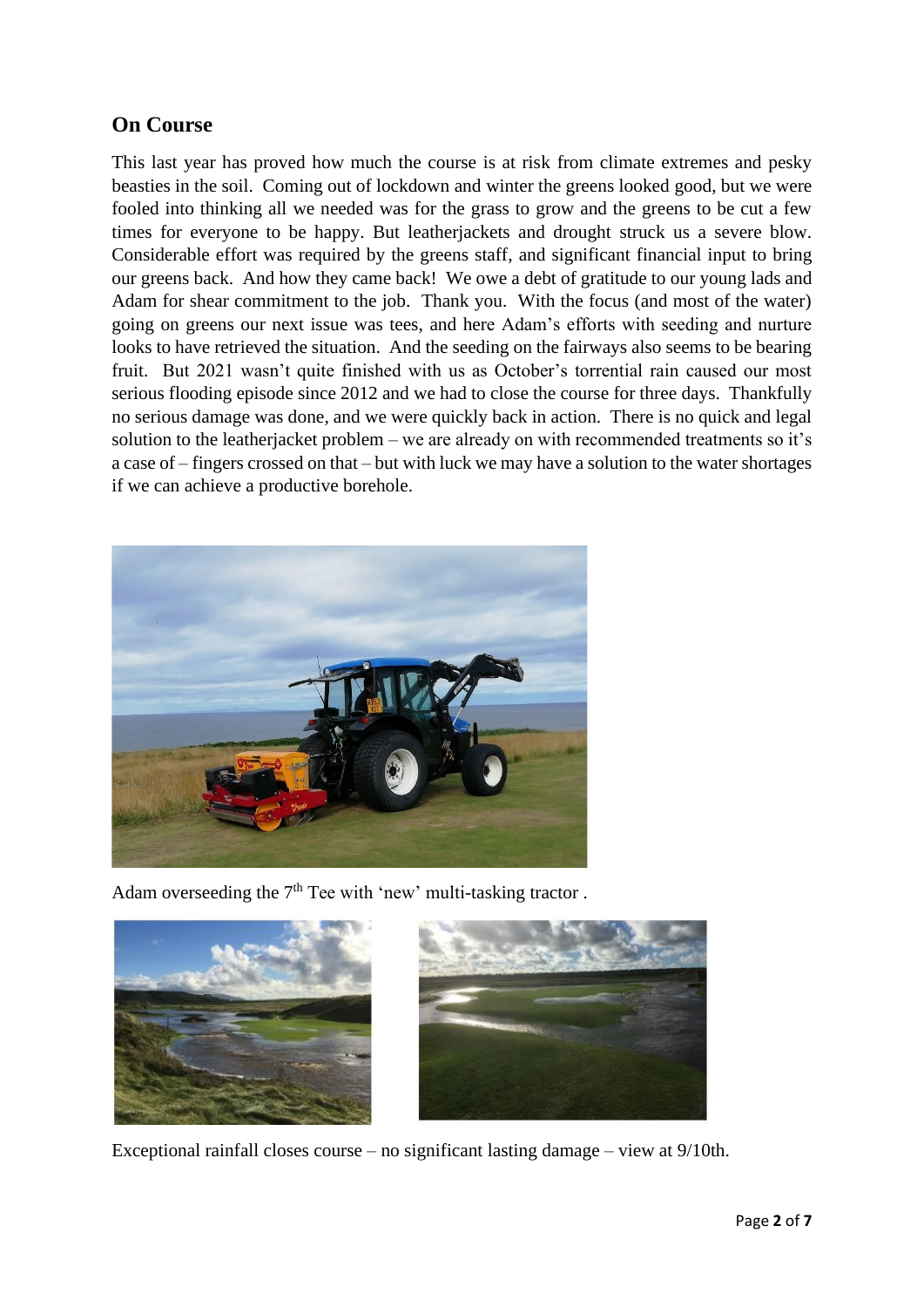# **Borehole Project**

Council endorsed next steps with the borehole project – exploratory drilling and proving. The diagrams below show our water usage over the last few years and the monthly usage pattern. The upward trend because of more drought conditions and potential price increases will lead to bigger bills each year – so this is a suitable case for investment likely to pay for itself within 5 years.



## **Apprenticeship Success**

Congratulations to Will Fox who has successfully completed his Greenkeeping apprenticeship with the Club.

Will joined us on work experience aged 14 and now the 18 year-old whose farming background is calling him is moving to work on a dairy farm in the Whicham Valley. We wish him well, and will be happy to see him return in the future.

We will now be looking for another apprentice of the calibre of Will. Any members who know of likely candidates please get in touch.



## **Trophy Presentations**

Several winners were missing from the Trophy Presentation held on  $3<sup>rd</sup>$  October – a trend which we would like to do something about- maybe members might like to offer suggestions. Captain Christine Graham presented the trophies to 10 of the winners who did attend and who appear in our photograph – The full list of trophy winners includes: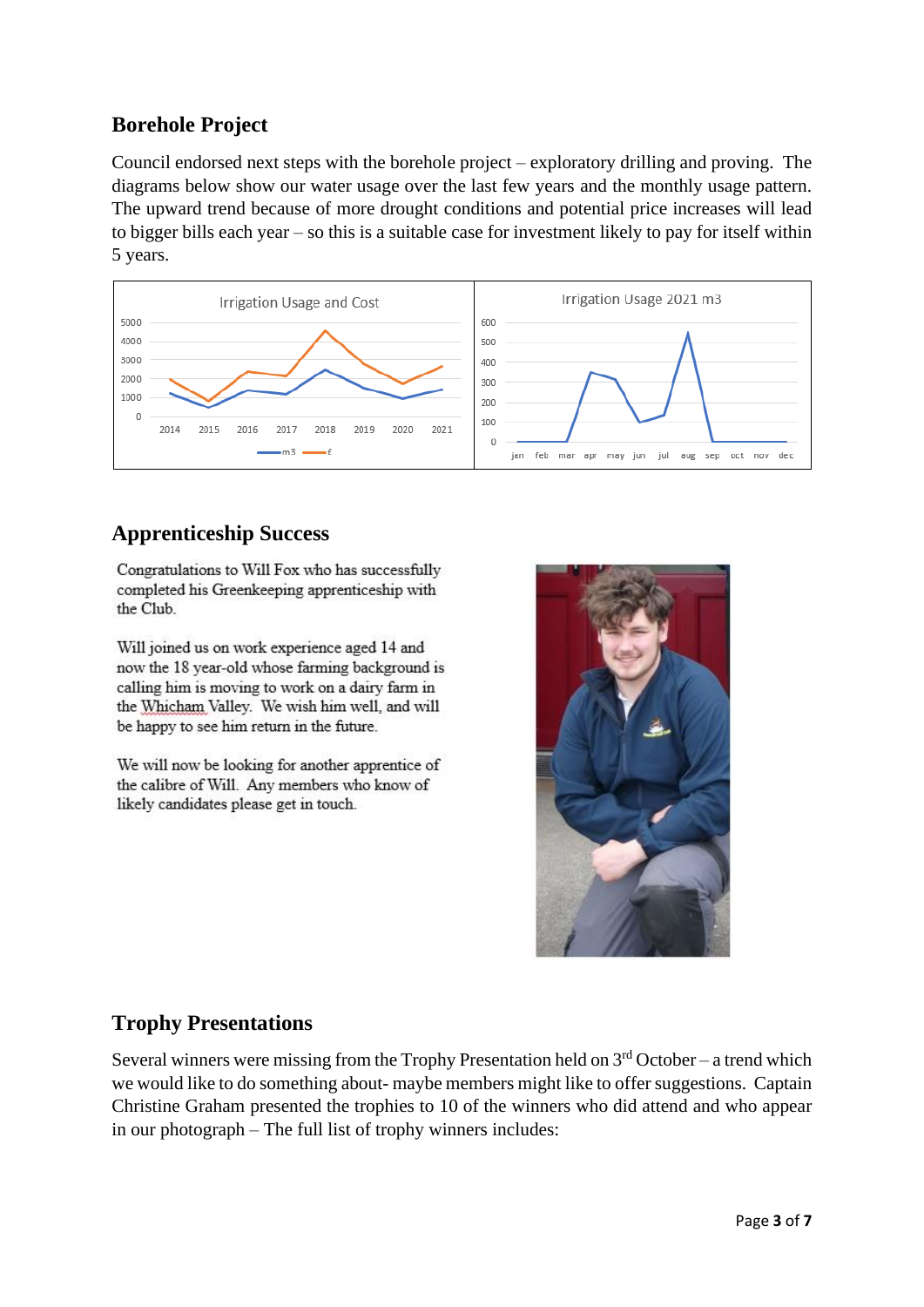Winter Trophy-Lewis Baker, House Trophy (Men's Aggregate Medal)-Neil Gribbin and Ellis Gribbin, Development Trophy-Mark Sarsfield, David Tomkinson Trophy-James Wallace, Independence Cup-Paul Maher, Ernest Anderson Trophy-John Brocklebank, Centenary Medals-Div.1-Andrew Barnes, Div.2 Joe Robson, Div.3 David Ward. The Kay Boys Trophy went to David Ward, Robertson Cup-John Steward, Texas Wedge-Adam Blackburn, Graham Cup-Paul Rickerby, McGowan Cup (Individual K/O)-Neil Atkinson, Foursomes K/O-Tony Hart and Mark Sarsfield, Mixed Foursomes K/O-Tim and Linda Parker, Seniors K/O (Old Boys Trophy)-James MacIntosh, Seniors Stroke Play Champion (Veterans Cup)-John McCabe, Past Captains Trophy-Eric Smith.

The Captains Shield Aggregate Trophy was won by Scott Mahaffy. The Claret Jug, for the 2021 Club Champion went to Craig Morrow, who also returned the Best Gross score of the year, and also went on to win the Scratch Knockout Trophy.



Standing l-r Scott Mahaffy, Neil Atkinson, Paul Maher, Lewis Baker, James Wallace, Mark Sarsfield, Joe Robson, Linda Parker and Tim Parker. Seated Eric Smith, Captain Christine Graham and James MacIntosh.



Club Championship winners left Craig Morrow Christine Graham and Adam Blackburn.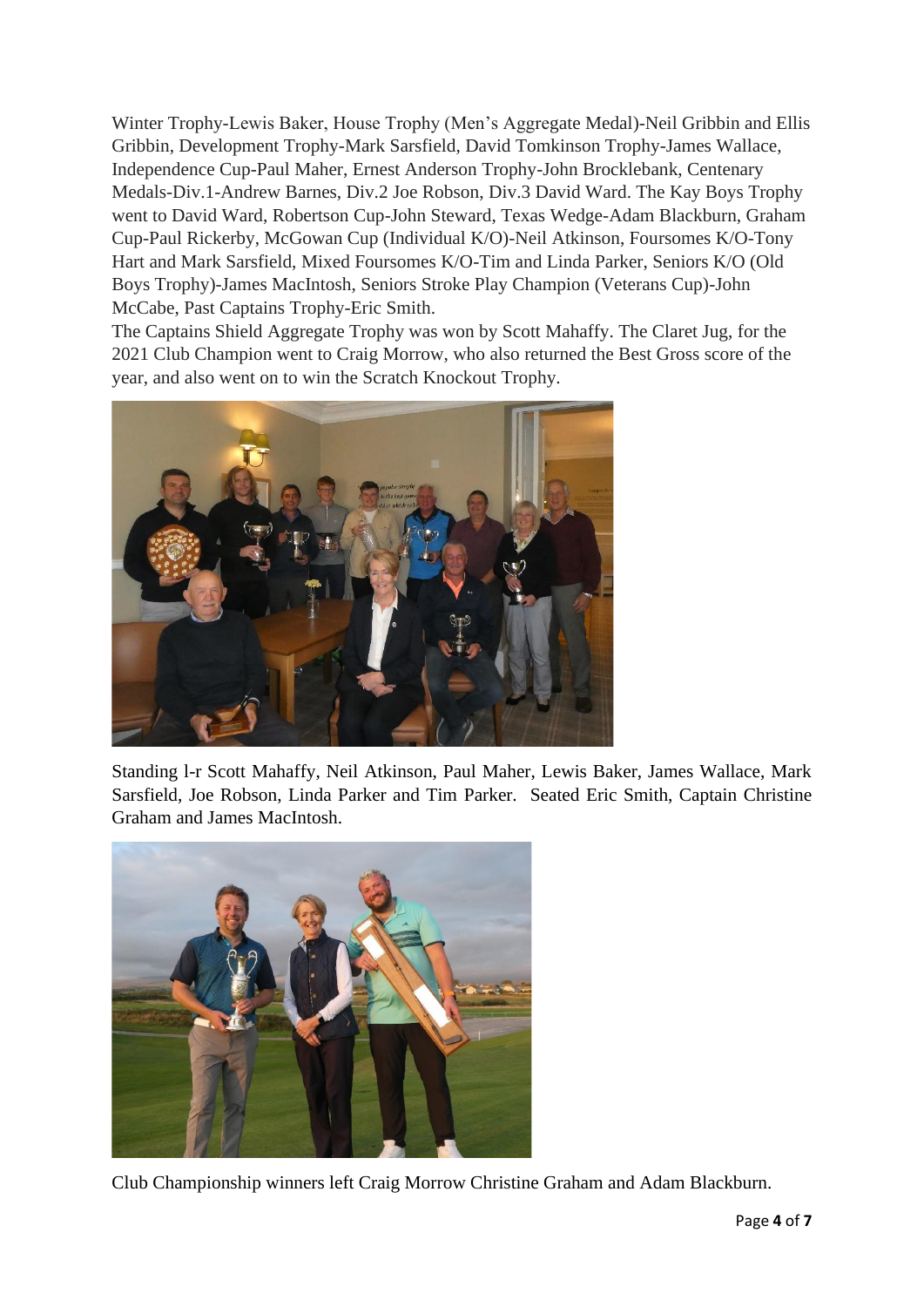# **AGM Highlights**

There was a smaller than usual attendance at this year's AGM, probably because there was nothing contentious and it looked like a successful year. The biggest challenge for us last year was the loss of business on bar and catering because of covid restrictions. In 2019 we had a combined net income of £160k – in 2021 our net income was £58k. However, government support from grants, furlough wage payments and rates relief effectively covered that loss and helped significantly in our achieving a net surplus overall.



Members will be pleased that we have maintained subscriptions at their 2020 level for a further year, but that comes with a bit of a health warning. We all know that prices are beginning to spiral, and we just don't know where we will find ourselves at the end of 2022 in our own domestic situations – or in Club finances.

We do know that two of the main drivers for increasing costs are wages and energy. In wages the main influence is the national minimum wage and living wage which we are committed to. That goes up by 6% in April and following years may well increase by something like 4% each year. The diagram below shows how that will impact on our wages bill between now and 2025.

Increases in energy look frightening. For gas we are contracted on a fixed price until 2025, but for electricity we will be looking to renew our fixed price contract from July 2022. Our current supplier has indicated a tariff that is almost double what we are paying. We will test the market, but in the current climate are not hopeful of much improvement. The diagram of electricity costs to 2025 is quite sobering.



We will not be the only club to be having to respond to increasing costs, but we believe that our membership should be aware that we will have to be ready next year to bite the bullet on subs.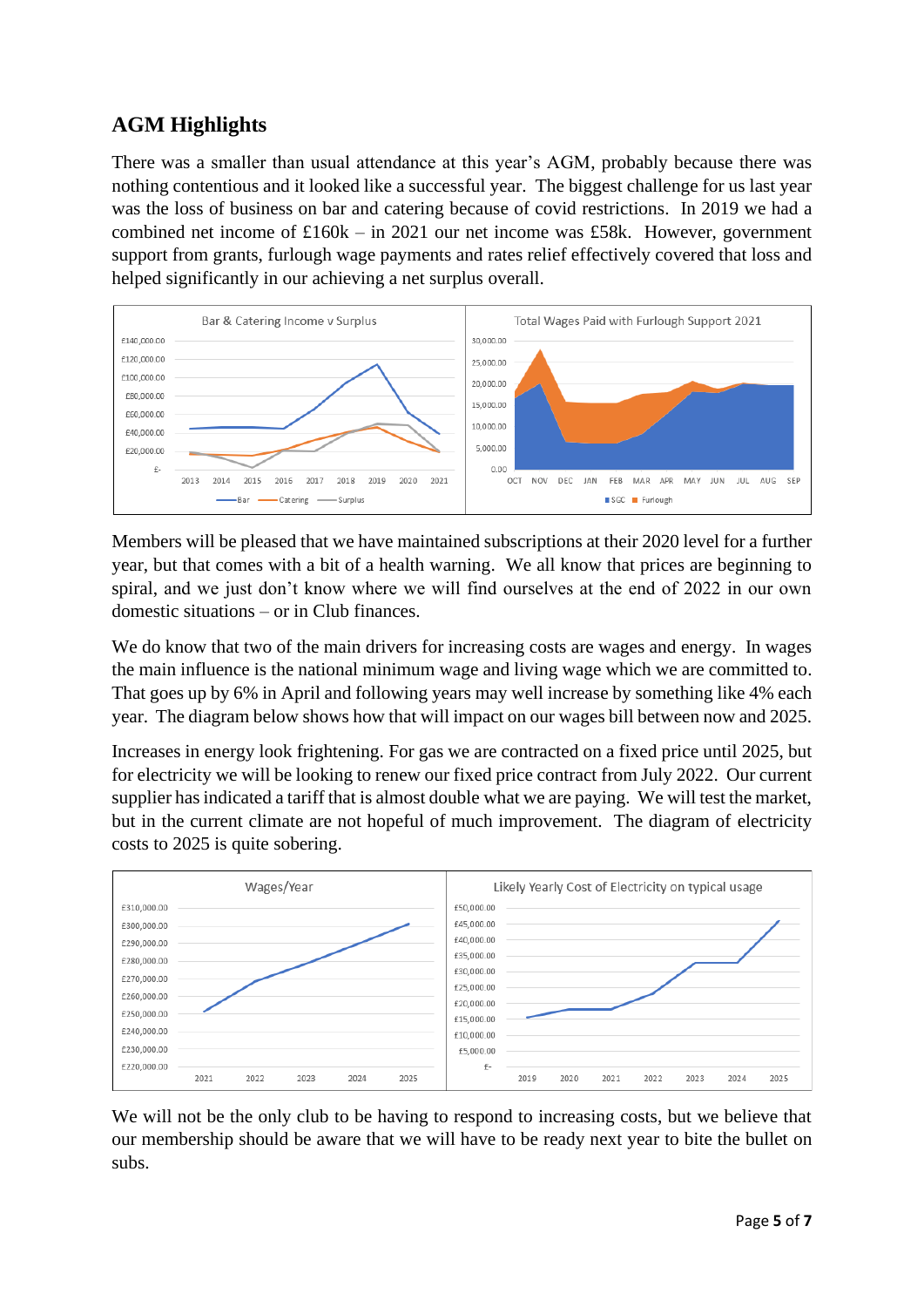# **Lifetime and Outstanding Service Awards**

In one of her last duties as Captain, Christine Graham made a presentation to Harry Paterson of a Lifetime Service Award recognizing the work he had done since being thrown in at the deep end in 2013 and continuing to support management of the Club. Also, in recognition of the unstinting work she has done in delivering bar, catering and customer service in the face of and recovery from the pandemic, the Captain awarded Kirsty Johnson with an Outstanding Service Award.



Kirsty and Harry discuss what to put in the decanters.

## **Christmas Hamper Display**



Lady Captain Judy Davidson and the Ladies Section have put together a great collection of hampers to raise funds for their Captain's Charity. **Main Prize Winner: Joan Douglas** 

#### **Other Winners:**

- Terry Conaghan
- Stephen Murphy
- Zoe O'Hanlon
- Stephen Sharpe
- Adam Lamb Please collect your prizes from the bar

Captain Christine Graham will be presenting £4,700 to her Charity - Alder Hey Hospital in Liverpool. Thanks to all who supported her.